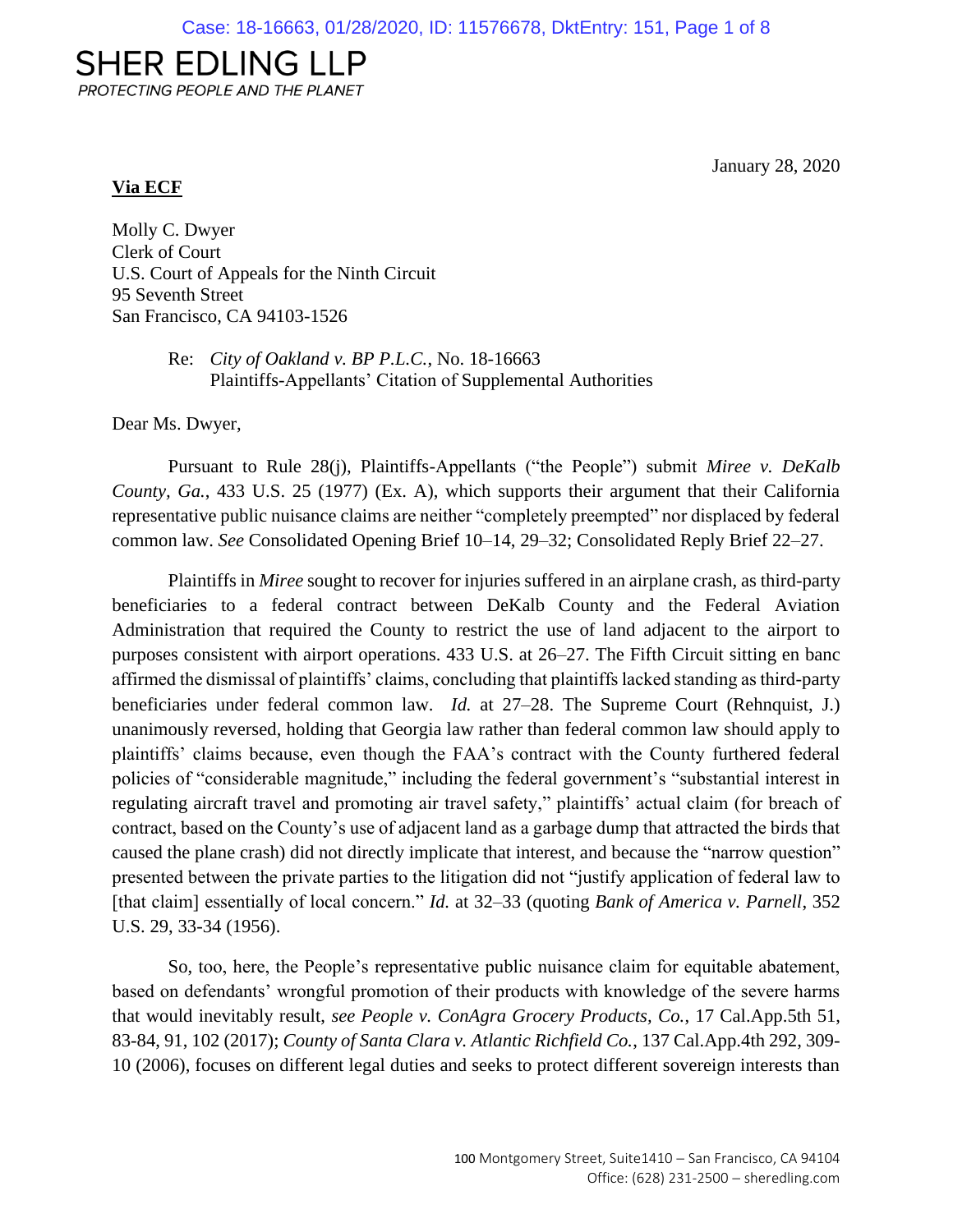# Case: 18-16663, 01/28/2020, ID: 11576678, DktEntry: 151, Page 2 of 8

Molly C. Dwyer Clerk of Court January 28, 2020 Page 2

any federal common law claim (whether or not displaced by the Clean Air Act) might otherwise seek to address.

Respectfully submitted,

*/s/ Victor M. Sher*  Victor M. Sher **Sher Edling LLP**

*Counsel for Plaintiffs-Appellants*

cc: All Counsel of Record (via ECF)

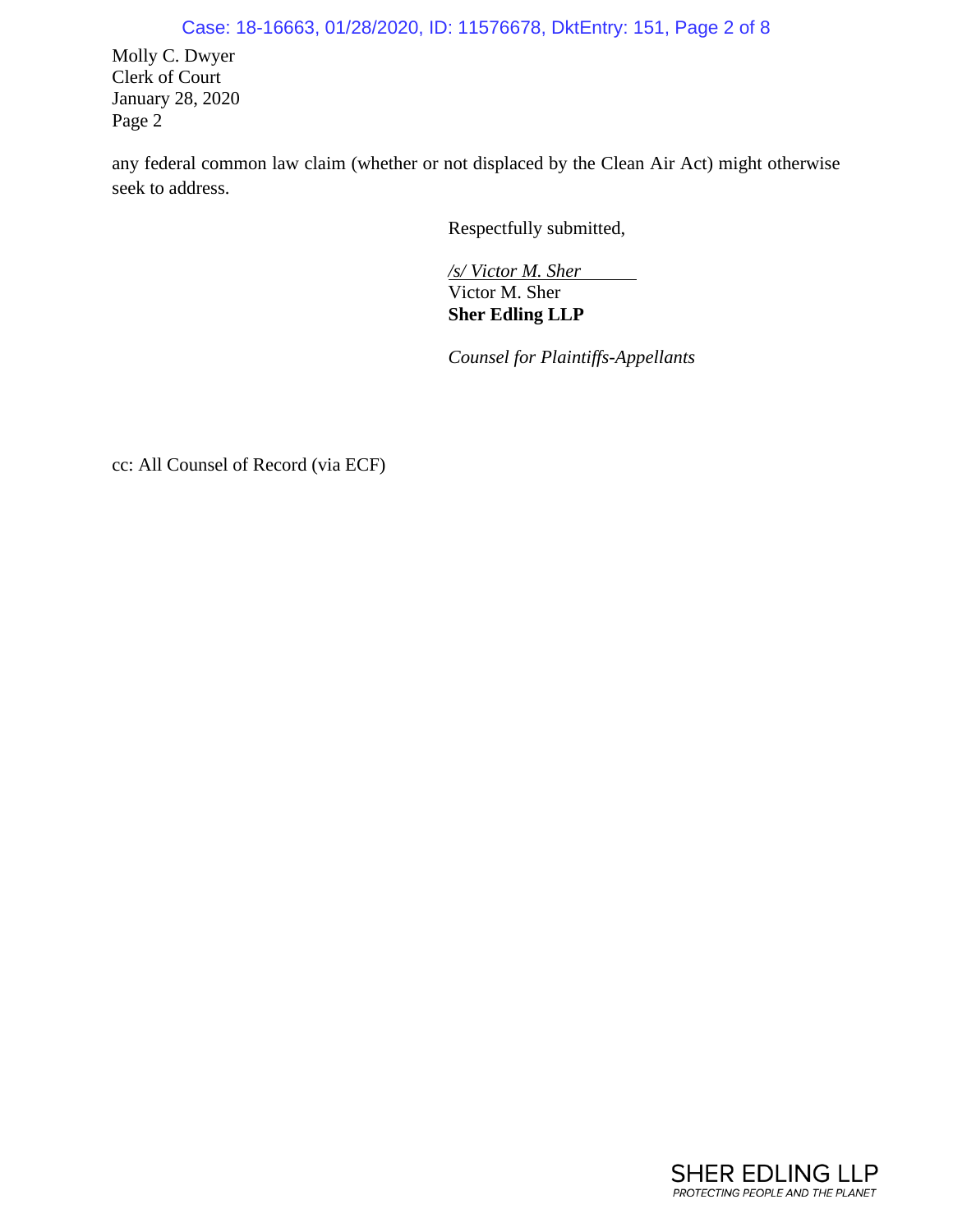Case: 18-16663, 01/28/2020, ID: 11576678, DktEntry: 151, Page 3 of 8

# **EXHIBIT A**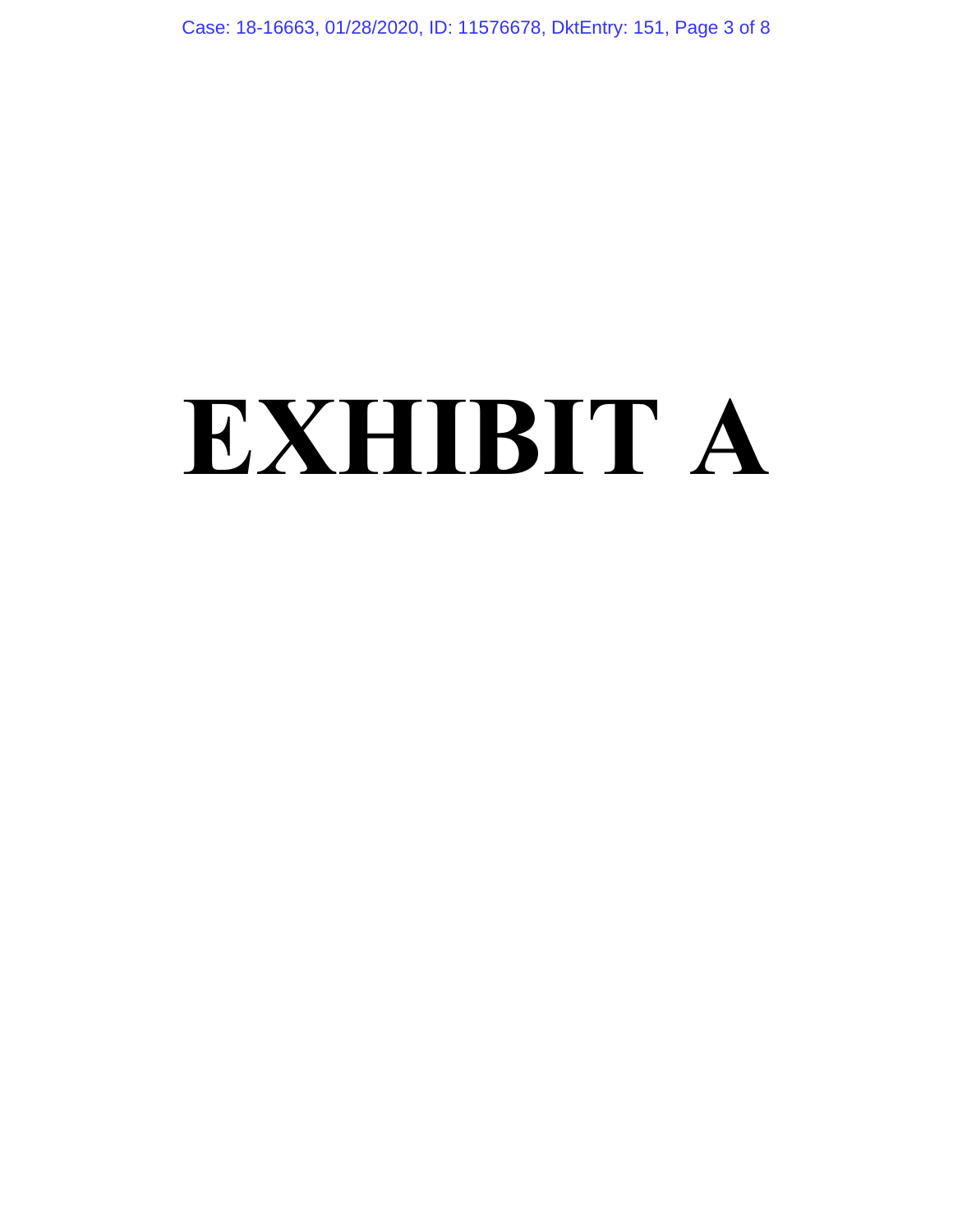97 S.Ct. 2490, 53 L.Ed.2d 557

97 S.Ct. 2490 Supreme Court of the United States

George Henson MIREE et al., Petitioners,

v.

[DeKALB COUNTY, GEORGIA](http://www.westlaw.com/Search/Results.html?query=advanced%3a+OAID(5037043580)&saveJuris=False&contentType=BUSINESS-INVESTIGATOR&startIndex=1&contextData=(sc.Default)&categoryPageUrl=Home%2fCompanyInvestigator&originationContext=document&vr=3.0&rs=cblt1.0&transitionType=DocumentItem), et al. Judith Anita PHILLIPS, etc., Petitioner,

v.

[DeKALB COUNTY, GEORGIA](http://www.westlaw.com/Search/Results.html?query=advanced%3a+OAID(5037043580)&saveJuris=False&contentType=BUSINESS-INVESTIGATOR&startIndex=1&contextData=(sc.Default)&categoryPageUrl=Home%2fCompanyInvestigator&originationContext=document&vr=3.0&rs=cblt1.0&transitionType=DocumentItem), et al. FIREMAN'S FUND INSURANCE COMPANY, Petitioner,

v.

[DeKALB COUNTY, GEORGIA](http://www.westlaw.com/Search/Results.html?query=advanced%3a+OAID(5037043580)&saveJuris=False&contentType=BUSINESS-INVESTIGATOR&startIndex=1&contextData=(sc.Default)&categoryPageUrl=Home%2fCompanyInvestigator&originationContext=document&vr=3.0&rs=cblt1.0&transitionType=DocumentItem), et al. William Michael FIELDS, Petitioner, v.

[DeKALB COUNTY, GEORGIA](http://www.westlaw.com/Search/Results.html?query=advanced%3a+OAID(5037043580)&saveJuris=False&contentType=BUSINESS-INVESTIGATOR&startIndex=1&contextData=(sc.Default)&categoryPageUrl=Home%2fCompanyInvestigator&originationContext=document&vr=3.0&rs=cblt1.0&transitionType=DocumentItem), et al.

Nos. 76-607, 76-659, 76-700 and 76-722. | Argued April 27, 1977. | Decided June 21, 1977.

#### **Synopsis**

Survivors of deceased aircraft passengers, assignee of an aircraft owner and a burn victim brought diversity suits, later consolidated. After dismissal of certain claims, only contract claims remained, under which plaintiffs claimed as thirdparty beneficiaries of a contract, authorized by federal statute, between a county and the Federal Aviation Administration, on the ground that the contract had been breached by maintenance of a dump beside the airport. The United States District Court for the Northern District of Georgia at Atlanta found the county immune from suit and dismissed the actions. Plaintiffs appealed and a panel of the Court of Appeals, Fifth Circuit, reversed, [526 F.2d 679,](http://www.westlaw.com/Link/Document/FullText?findType=Y&serNum=1976144509&pubNum=350&originatingDoc=I17985a0c9c1f11d993e6d35cc61aab4a&refType=RP&originationContext=document&vr=3.0&rs=cblt1.0&transitionType=DocumentItem&contextData=(sc.UserEnteredCitation)) but the court en banc granted rehearing and affirmed, [538 F.2d 643.](http://www.westlaw.com/Link/Document/FullText?findType=Y&serNum=1976123961&pubNum=350&originatingDoc=I17985a0c9c1f11d993e6d35cc61aab4a&refType=RP&originationContext=document&vr=3.0&rs=cblt1.0&transitionType=DocumentItem&contextData=(sc.UserEnteredCitation)) On grant of certiorari, the Supreme Court, Mr. Justice Rehnquist, held that: (1) only rights of private litigants were in issue, and not substantial rights of duties of United States, and state law, rather than federal common law, applied, and (2) the fact that the United States has a substantial interest in regulating aircraft travel and promoting air travel safety did not require application of federal common law.

Judgment vacated and case remanded.

Mr. Chief Justice Burger filed a concurring opinion.

## <span id="page-3-0"></span>**\*\*2491** Syllabus [\\*](#page-7-0)

**\*25** 1. In petitioners' consolidated diversity actions against respondent county arising out of an aircraft crash at the county's airport, state rather than federal law held to apply to the resolution of petitioners' claim that, as, respectively, survivors of deceased passengers, the assignee of the aircraft owner, and a burn victim, they are the third-party beneficiaries of grant contracts between the county and the Federal Aviation **\*\*2492** Administration whereby the county agreed to restrict the use of land adjacent to or near the airport to activities compatible with normal aircraft operations, including landings and takeoffs; that the county breached these contracts by operating a garbage dump adjacent to the airport; and that the cause of the crash was the ingestion of birds swarming from the dump into the aircraft's jet engines shortly after takeoff. The rationale of [Clearfield Trust Co. v.](http://www.westlaw.com/Link/Document/FullText?findType=Y&serNum=1943120347&pubNum=708&originatingDoc=I17985a0c9c1f11d993e6d35cc61aab4a&refType=RP&originationContext=document&vr=3.0&rs=cblt1.0&transitionType=DocumentItem&contextData=(sc.UserEnteredCitation)) [United States, 318 U.S. 363, 63 S.Ct. 573, 87 L.Ed. 838,](http://www.westlaw.com/Link/Document/FullText?findType=Y&serNum=1943120347&pubNum=708&originatingDoc=I17985a0c9c1f11d993e6d35cc61aab4a&refType=RP&originationContext=document&vr=3.0&rs=cblt1.0&transitionType=DocumentItem&contextData=(sc.UserEnteredCitation)) that federal common law may govern in diversity cases where a uniform national rule is necessary to further the Federal Government's interest, is inapplicable, since only the rights of private litigants are at issue and no substantial rights or duties of the United States hinge on the outcome of the litigation. Pp. 2493-2495.

2. Petitioners' claim, argued in this Court, that the Airport and Airway Development Act of 1970 provides an implied civil right of action to recover for death or injury due to violation of the Act, will not be considered where it was neither pleaded, argued, nor briefed in the courts below. P. 2496.

[538 F.2d 643,](http://www.westlaw.com/Link/Document/FullText?findType=Y&serNum=1976123961&pubNum=350&originatingDoc=I17985a0c9c1f11d993e6d35cc61aab4a&refType=RP&originationContext=document&vr=3.0&rs=cblt1.0&transitionType=DocumentItem&contextData=(sc.UserEnteredCitation)) vacated and remanded.

### **Attorneys and Law Firms**

**\*26** J. Arthur Mozley, Atlanta, Ga., and Alan W. Heldman, Birmingham, Ala., for petitioners.

F. Clay Bush, Atlanta, Ga., for respondents.

### **Opinion**

Mr. Justice REHNQUIST delivered the opinion of the Court.

These consolidated cases arise out of the 1973 crash of a Lear Jet shortly after takeoff from the DeKalb-Peachtree Airport. The United States Court of Appeals for the Fifth Circuit, en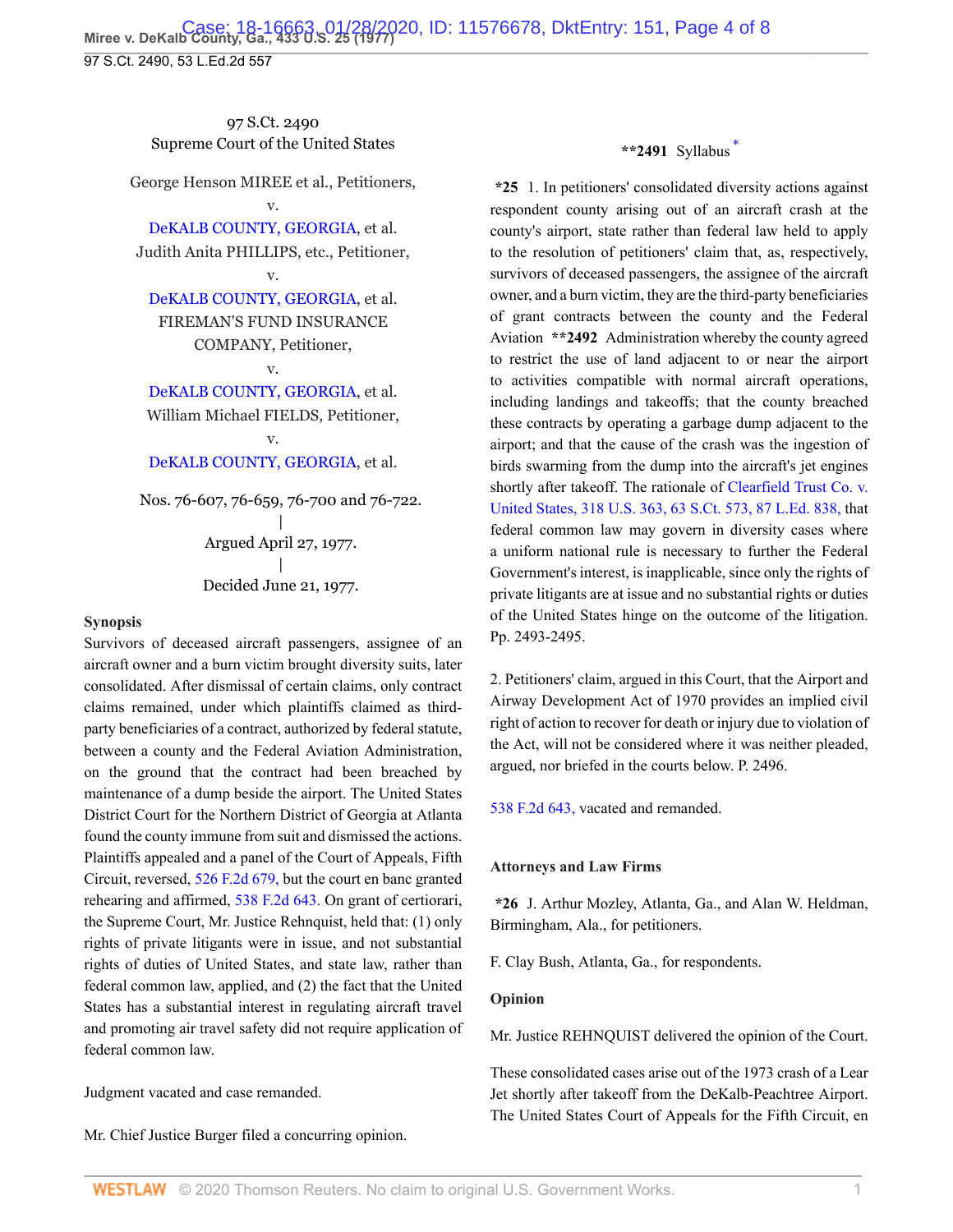**Miree v. DeKalb County, Ga., 433 U.S. 25 (1977)** Case: 18-16663, 01/28/2020, ID: 11576678, DktEntry: 151, Page 5 of 8

97 S.Ct. 2490, 53 L.Ed.2d 557

banc, affirmed the dismissal of petitioners' complaint against respondent DeKalb County (hereafter respondent), holding that principles of federal common law were applicable to the resolution of petitioners' breach-of-contract claim. We granted certiorari to consider whether federal or state law should have been applied to that claim; we conclude that the latter should govern.

I

Petitioners are, respectively, the survivors of deceased passengers, the assignee of the jet aircraft owner, and a burn victim. They brought separate lawsuits, later consolidated, against respondent in the United States District Court for the Northern District of Georgia.<sup>[1](#page-7-1)</sup> The basis for federal jurisdiction was diversity of citizenship, [28 U.S.C. s 1332](http://www.westlaw.com/Link/Document/FullText?findType=L&pubNum=1000546&cite=28USCAS1332&originatingDoc=I17985a0c9c1f11d993e6d35cc61aab4a&refType=LQ&originationContext=document&vr=3.0&rs=cblt1.0&transitionType=DocumentItem&contextData=(sc.UserEnteredCitation)), and the complaints asserted that respondent was liable on three independent **\*27** theories: negligence, nuisance, and breach of contract. The District Court granted respondent's motion to dismiss each of these claims. The courts below have unanimously agreed that the negligence and nuisance theories are without merit; only the propriety of the dismissal of the contract claims remains in the cases.

 (1) Petitioners seek to impose liability on respondent as thirdparty beneficiaries of contracts between it and the Federal Aviation Administration (FAA). Their complaints allege that respondent entered into six grant agreements with the FAA.

<span id="page-4-1"></span>E. g., App. 15. $^2$  $^2$  Under the terms of the contracts respondent agreed to

"take action to restrict the use of land adjacent to or in the immediate vicinity of the Airport to activities and purposes compatible with normal airport operations **\*\*2493** including landing and takeoff of aircraft." Id., at 19.

Petitioners assert that respondent breached the FAA contracts by owning and maintaining a garbage dump adjacent to the airport, and that the cause of the crash was the ingestion of birds swarming from the dump into the jet engines of the aircraft.

Applying Georgia law, the District Court found that petitioners' claims as third-party beneficiaries under the FAA contracts were barred by the county's governmental immunity, and dismissed the complaints under [Fed.Rule](http://www.westlaw.com/Link/Document/FullText?findType=L&pubNum=1004365&cite=USFRCPR12&originatingDoc=I17985a0c9c1f11d993e6d35cc61aab4a&refType=LQ&originationContext=document&vr=3.0&rs=cblt1.0&transitionType=DocumentItem&contextData=(sc.UserEnteredCitation)) [Civ.Proc. 12\(b\)\(6\)](http://www.westlaw.com/Link/Document/FullText?findType=L&pubNum=1004365&cite=USFRCPR12&originatingDoc=I17985a0c9c1f11d993e6d35cc61aab4a&refType=LQ&originationContext=document&vr=3.0&rs=cblt1.0&transitionType=DocumentItem&contextData=(sc.UserEnteredCitation)). A divided panel of the Court of Appeals decided that under state law petitioners could sue as thirdparty beneficiaries and that governmental immunity would not bar the suit. [Miree v. United States, 526 F.2d 679 \(C.A.5](http://www.westlaw.com/Link/Document/FullText?findType=Y&serNum=1976144509&pubNum=350&originatingDoc=I17985a0c9c1f11d993e6d35cc61aab4a&refType=RP&originationContext=document&vr=3.0&rs=cblt1.0&transitionType=DocumentItem&contextData=(sc.UserEnteredCitation)) [1976\)](http://www.westlaw.com/Link/Document/FullText?findType=Y&serNum=1976144509&pubNum=350&originatingDoc=I17985a0c9c1f11d993e6d35cc61aab4a&refType=RP&originationContext=document&vr=3.0&rs=cblt1.0&transitionType=DocumentItem&contextData=(sc.UserEnteredCitation)). The dissenting judge argued that the court should have applied federal rather than state law; he concluded that under the principles of federal common law the petitioners in this case **\*28** did not have standing to sue as third-party beneficiaries of the contracts. Sitting en banc, the Court of Appeals reversed the panel on the breach-of-contract issue and adopted the panel dissent on this point as its opinion. [Miree v. United States, 538 F.2d 643 \(C.A.5 1976\)](http://www.westlaw.com/Link/Document/FullText?findType=Y&serNum=1976123961&pubNum=350&originatingDoc=I17985a0c9c1f11d993e6d35cc61aab4a&refType=RP&originationContext=document&vr=3.0&rs=cblt1.0&transitionType=DocumentItem&contextData=(sc.UserEnteredCitation)). Judge Morgan, who had written the panel opinion, argued for five dissenters that there was no identifiable federal interest in the outcome of this diversity case, and thus that federal common law had no applicability.

II

<span id="page-4-0"></span>Since the only basis of federal jurisdiction alleged for petitioners' claim against respondent is diversity of citizenship, [28 U.S.C. s 1332,](http://www.westlaw.com/Link/Document/FullText?findType=L&pubNum=1000546&cite=28USCAS1332&originatingDoc=I17985a0c9c1f11d993e6d35cc61aab4a&refType=LQ&originationContext=document&vr=3.0&rs=cblt1.0&transitionType=DocumentItem&contextData=(sc.UserEnteredCitation)) the case would unquestionably be governed by Georgia law. [Erie Railroad Co. v. Tompkins,](http://www.westlaw.com/Link/Document/FullText?findType=Y&serNum=1938121079&pubNum=708&originatingDoc=I17985a0c9c1f11d993e6d35cc61aab4a&refType=RP&originationContext=document&vr=3.0&rs=cblt1.0&transitionType=DocumentItem&contextData=(sc.UserEnteredCitation)) [304 U.S. 64, 58 S.Ct. 817, 82 L.Ed. 1188 \(1938\),](http://www.westlaw.com/Link/Document/FullText?findType=Y&serNum=1938121079&pubNum=708&originatingDoc=I17985a0c9c1f11d993e6d35cc61aab4a&refType=RP&originationContext=document&vr=3.0&rs=cblt1.0&transitionType=DocumentItem&contextData=(sc.UserEnteredCitation)) but for the fact that the United States is a party to the contracts in question, entered into pursuant to federal statute. See Airport and Airway Development Act of 1970, 84 Stat. 219, as amended, 49 U.S.C. s 1701 et seq. (1970 ed. and Supp. V). The en banc majority of the Court of Appeals adopted, by reference, the view that, given these factors, application of federal common law was required:

"Although jurisdiction here is based upon diversity, the contract we are interpreting is one in which the United States is a party, and one which is entered into pursuant to authority conferred by federal statute. The necessity of uniformity of decision demands that federal common law, rather than state law, control the contract's interpretation. [United States v.](http://www.westlaw.com/Link/Document/FullText?findType=Y&serNum=1970134196&pubNum=708&originatingDoc=I17985a0c9c1f11d993e6d35cc61aab4a&refType=RP&originationContext=document&vr=3.0&rs=cblt1.0&transitionType=DocumentItem&contextData=(sc.UserEnteredCitation)) [Seckinger, 1970, 397 U.S. 203, 90 S.Ct. 880, 25 L.Ed.2d](http://www.westlaw.com/Link/Document/FullText?findType=Y&serNum=1970134196&pubNum=708&originatingDoc=I17985a0c9c1f11d993e6d35cc61aab4a&refType=RP&originationContext=document&vr=3.0&rs=cblt1.0&transitionType=DocumentItem&contextData=(sc.UserEnteredCitation)) [224;](http://www.westlaw.com/Link/Document/FullText?findType=Y&serNum=1970134196&pubNum=708&originatingDoc=I17985a0c9c1f11d993e6d35cc61aab4a&refType=RP&originationContext=document&vr=3.0&rs=cblt1.0&transitionType=DocumentItem&contextData=(sc.UserEnteredCitation)) [Smith v. United States, 5 Cir. 1974, 497 F.2d 500;](http://www.westlaw.com/Link/Document/FullText?findType=Y&serNum=1974110696&pubNum=350&originatingDoc=I17985a0c9c1f11d993e6d35cc61aab4a&refType=RP&originationContext=document&vr=3.0&rs=cblt1.0&transitionType=DocumentItem&contextData=(sc.UserEnteredCitation)) [First](http://www.westlaw.com/Link/Document/FullText?findType=Y&serNum=1970119268&pubNum=350&originatingDoc=I17985a0c9c1f11d993e6d35cc61aab4a&refType=RP&originationContext=document&vr=3.0&rs=cblt1.0&transitionType=DocumentItem&contextData=(sc.UserEnteredCitation)) [National Bank v. Small Business Administration, 5 Cir. 1970,](http://www.westlaw.com/Link/Document/FullText?findType=Y&serNum=1970119268&pubNum=350&originatingDoc=I17985a0c9c1f11d993e6d35cc61aab4a&refType=RP&originationContext=document&vr=3.0&rs=cblt1.0&transitionType=DocumentItem&contextData=(sc.UserEnteredCitation)) [429 F.2d 280.](http://www.westlaw.com/Link/Document/FullText?findType=Y&serNum=1970119268&pubNum=350&originatingDoc=I17985a0c9c1f11d993e6d35cc61aab4a&refType=RP&originationContext=document&vr=3.0&rs=cblt1.0&transitionType=DocumentItem&contextData=(sc.UserEnteredCitation))" [Miree v. United States, 526 F.2d, at 686](http://www.westlaw.com/Link/Document/FullText?findType=Y&serNum=1976144509&pubNum=350&originatingDoc=I17985a0c9c1f11d993e6d35cc61aab4a&refType=RP&fi=co_pp_sp_350_686&originationContext=document&vr=3.0&rs=cblt1.0&transitionType=DocumentItem&contextData=(sc.UserEnteredCitation)#co_pp_sp_350_686) (footnote omitted).

<span id="page-4-2"></span> (2, 3) We do not agree with the conclusion of the Court of Appeals. The litigation before us raises no question regarding the liability of the United States or the responsibilities of the **\*29** United States under the contracts. The relevant inquiry is a narrow one: whether petitioners as third-party beneficiaries of the contracts have standing to sue respondent. While federal common law may govern even in diversity cases<sup>[3](#page-7-3)</sup> where a uniform national rule is necessary to further the interests of the Federal Government, [Clearfield Trust Co.](http://www.westlaw.com/Link/Document/FullText?findType=Y&serNum=1943120347&pubNum=708&originatingDoc=I17985a0c9c1f11d993e6d35cc61aab4a&refType=RP&originationContext=document&vr=3.0&rs=cblt1.0&transitionType=DocumentItem&contextData=(sc.UserEnteredCitation)) [v. United States, 318 U.S. 363, 63 S.Ct. 573, 87 L.Ed. 838](http://www.westlaw.com/Link/Document/FullText?findType=Y&serNum=1943120347&pubNum=708&originatingDoc=I17985a0c9c1f11d993e6d35cc61aab4a&refType=RP&originationContext=document&vr=3.0&rs=cblt1.0&transitionType=DocumentItem&contextData=(sc.UserEnteredCitation)) [\(1943\),](http://www.westlaw.com/Link/Document/FullText?findType=Y&serNum=1943120347&pubNum=708&originatingDoc=I17985a0c9c1f11d993e6d35cc61aab4a&refType=RP&originationContext=document&vr=3.0&rs=cblt1.0&transitionType=DocumentItem&contextData=(sc.UserEnteredCitation)) the application of federal common law to resolve the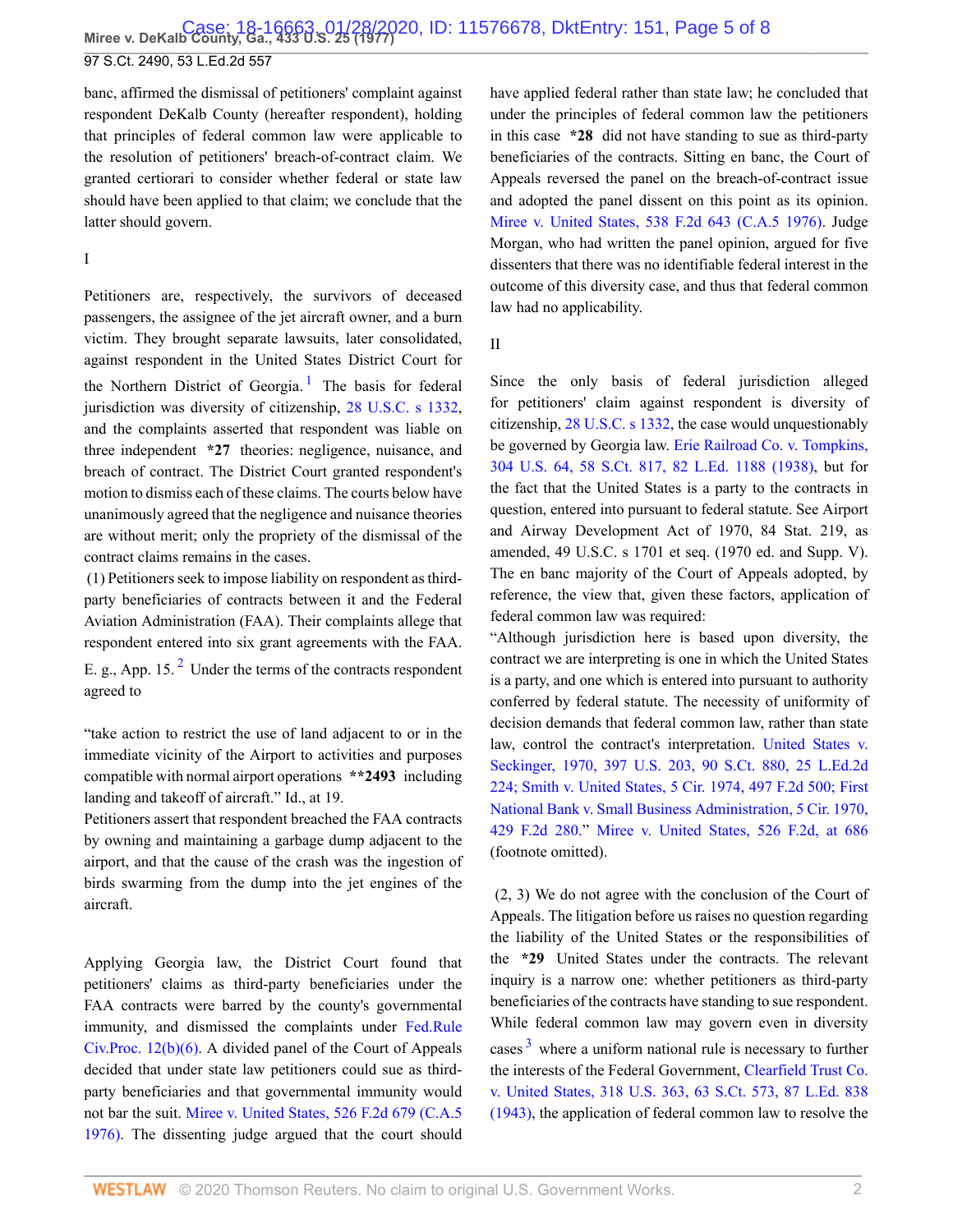97 S.Ct. 2490, 53 L.Ed.2d 557

issue presented here would promote no federal interests even approaching the magnitude of those found in Clearfield Trust :

"The issuance of commercial paper by the United States is on a vast scale and **\*\*2494** transactions in that paper from issuance to payment will commonly occur in several states. The application of state law, even without the conflict of laws rules of the forum, would subject the rights and duties of the United States to exceptional uncertainty. It would lead to great diversity in results by making identical transactions subject to the vagaries of the laws of the several states. The desirability of a uniform rule is plain." [Id., at 367, 63 S.Ct., at 575.](http://www.westlaw.com/Link/Document/FullText?findType=Y&serNum=1943120347&pubNum=708&originatingDoc=I17985a0c9c1f11d993e6d35cc61aab4a&refType=RP&fi=co_pp_sp_708_575&originationContext=document&vr=3.0&rs=cblt1.0&transitionType=DocumentItem&contextData=(sc.UserEnteredCitation)#co_pp_sp_708_575)

But, in this case, the resolution of petitioners' breach-ofcontract claim against respondent will have no direct effect upon the United States or its Treasury.<sup>[4](#page-7-4)</sup> The Solicitor General, waiving his right to respond in these cases advised us:

"In the course of the proceedings below, the United States determined that its interests would not be directly affected by the resolution of these issue(s) and therefore **\*30** did not participate in briefing or argument in the court of appeals. In view of these considerations, the United States does not intend to respond to the petitions unless it is requested to do so by the Court.

The operations of the United States in connection with FAA grants such as these are undoubtedly of considerable magnitude. However, we see no reason for concluding that these operations would be burdened or subjected to uncertainty by variant state-law interpretations regarding whether those with whom the United States contracts might be sued by third-party beneficiaries to the contracts. Since only the rights of private litigants are at issue here, we find the Clearfield Trust rationale inapplicable.

We think our conclusion that these cases do not fit within the Clearfield Trust rule follows from the Court's later decision [in](http://www.westlaw.com/Link/Document/FullText?findType=Y&serNum=1956107178&pubNum=708&originatingDoc=I17985a0c9c1f11d993e6d35cc61aab4a&refType=RP&originationContext=document&vr=3.0&rs=cblt1.0&transitionType=DocumentItem&contextData=(sc.UserEnteredCitation)) [Bank of America National Trust & Savings Assn. v. Parnell,](http://www.westlaw.com/Link/Document/FullText?findType=Y&serNum=1956107178&pubNum=708&originatingDoc=I17985a0c9c1f11d993e6d35cc61aab4a&refType=RP&originationContext=document&vr=3.0&rs=cblt1.0&transitionType=DocumentItem&contextData=(sc.UserEnteredCitation)) [352 U.S. 29, 77 S.Ct. 119, 1 L.Ed.2d 93 \(1956\),](http://www.westlaw.com/Link/Document/FullText?findType=Y&serNum=1956107178&pubNum=708&originatingDoc=I17985a0c9c1f11d993e6d35cc61aab4a&refType=RP&originationContext=document&vr=3.0&rs=cblt1.0&transitionType=DocumentItem&contextData=(sc.UserEnteredCitation)) in which the Court declined to apply that rule in a fact situation analogous to this one. Parnell was a diversity action between private parties involving United States bonds. The Bank of America had sued Parnell to recover funds that he had obtained by cashing the bonds, which had been stolen from the bank. There were two issues: whether the bonds were "overdue" and whether Parnell had taken the bonds in good faith. The Court of Appeals, over a dissent, applied federal law to resolve both issues; this Court reversed with respect to the good-faith

issue. After stressing that the basis for the Clearfield Trust decision was that the application of state law in that case would "subject the rights and duties of the United States to exceptional uncertainty," [352 U.S., at 33, 77 S.Ct., at 121,](http://www.westlaw.com/Link/Document/FullText?findType=Y&serNum=1956107178&pubNum=708&originatingDoc=I17985a0c9c1f11d993e6d35cc61aab4a&refType=RP&fi=co_pp_sp_708_121&originationContext=document&vr=3.0&rs=cblt1.0&transitionType=DocumentItem&contextData=(sc.UserEnteredCitation)#co_pp_sp_708_121) the Court rejected the application of the Clearfield Trust rationale:

"Securities issued by the Government generate immediate interests of the Government. These were dealt with in Clearfield Trust and in [National Metropolitan Bank v. United](http://www.westlaw.com/Link/Document/FullText?findType=Y&serNum=1945115600&pubNum=708&originatingDoc=I17985a0c9c1f11d993e6d35cc61aab4a&refType=RP&originationContext=document&vr=3.0&rs=cblt1.0&transitionType=DocumentItem&contextData=(sc.UserEnteredCitation)) [States, 323 U.S. 454, 65 S.Ct. 354, 89 L.Ed. 383.](http://www.westlaw.com/Link/Document/FullText?findType=Y&serNum=1945115600&pubNum=708&originatingDoc=I17985a0c9c1f11d993e6d35cc61aab4a&refType=RP&originationContext=document&vr=3.0&rs=cblt1.0&transitionType=DocumentItem&contextData=(sc.UserEnteredCitation)) But they also **\*31** radiate interests in transactions between private parties. The present litigation is purely between private parties and does not touch the rights and duties of the United States." [352](http://www.westlaw.com/Link/Document/FullText?findType=Y&serNum=1956107178&pubNum=708&originatingDoc=I17985a0c9c1f11d993e6d35cc61aab4a&refType=RP&fi=co_pp_sp_708_121&originationContext=document&vr=3.0&rs=cblt1.0&transitionType=DocumentItem&contextData=(sc.UserEnteredCitation)#co_pp_sp_708_121) [U.S., at 33, 77 S.Ct., at 121.](http://www.westlaw.com/Link/Document/FullText?findType=Y&serNum=1956107178&pubNum=708&originatingDoc=I17985a0c9c1f11d993e6d35cc61aab4a&refType=RP&fi=co_pp_sp_708_121&originationContext=document&vr=3.0&rs=cblt1.0&transitionType=DocumentItem&contextData=(sc.UserEnteredCitation)#co_pp_sp_708_121)

<span id="page-5-0"></span>The Court recognized, as we do here, that the application of state law to the issue of good faith did not preclude the application of federal law to questions directly involving the rights and duties of the Federal Government, and found:

"Federal law of course governs the interpretation of the nature of the rights and obligations created by the Government bonds themselves. A decision with respect to the 'overdueness' of the bonds is therefore a matter of federal law, which, in view of our holding, we need not elucidate." [Id., at 34, 77 S.Ct.,](http://www.westlaw.com/Link/Document/FullText?findType=Y&serNum=1956107178&pubNum=708&originatingDoc=I17985a0c9c1f11d993e6d35cc61aab4a&refType=RP&fi=co_pp_sp_708_122&originationContext=document&vr=3.0&rs=cblt1.0&transitionType=DocumentItem&contextData=(sc.UserEnteredCitation)#co_pp_sp_708_122) [at 122.](http://www.westlaw.com/Link/Document/FullText?findType=Y&serNum=1956107178&pubNum=708&originatingDoc=I17985a0c9c1f11d993e6d35cc61aab4a&refType=RP&fi=co_pp_sp_708_122&originationContext=document&vr=3.0&rs=cblt1.0&transitionType=DocumentItem&contextData=(sc.UserEnteredCitation)#co_pp_sp_708_122)

**\*\*2495** The parallel between Parnell and these cases is obvious. The question of whether petitioners may sue respondent does not require decision under federal common law since the litigation is among private parties and no substantial rights or duties of the United States hinge on its outcome. On the other hand, nothing we say here forecloses the applicability of federal common law in interpreting the rights and duties of the United States under federal contracts. (4) Nor is the fact that the United States has a substantial interest in regulating aircraft travel and promoting air travel safety sufficient, given the narrow question before us, to call into play the rule of Clearfield Trust. In [Wallis v. Pan](http://www.westlaw.com/Link/Document/FullText?findType=Y&serNum=1966131554&pubNum=708&originatingDoc=I17985a0c9c1f11d993e6d35cc61aab4a&refType=RP&fi=co_pp_sp_708_1304&originationContext=document&vr=3.0&rs=cblt1.0&transitionType=DocumentItem&contextData=(sc.UserEnteredCitation)#co_pp_sp_708_1304) [American Petroleum Corporation, 384 U.S. 63, 68, 86 S.Ct.](http://www.westlaw.com/Link/Document/FullText?findType=Y&serNum=1966131554&pubNum=708&originatingDoc=I17985a0c9c1f11d993e6d35cc61aab4a&refType=RP&fi=co_pp_sp_708_1304&originationContext=document&vr=3.0&rs=cblt1.0&transitionType=DocumentItem&contextData=(sc.UserEnteredCitation)#co_pp_sp_708_1304) [1301, 1304, 16 L.Ed.2d 369 \(1966\),](http://www.westlaw.com/Link/Document/FullText?findType=Y&serNum=1966131554&pubNum=708&originatingDoc=I17985a0c9c1f11d993e6d35cc61aab4a&refType=RP&fi=co_pp_sp_708_1304&originationContext=document&vr=3.0&rs=cblt1.0&transitionType=DocumentItem&contextData=(sc.UserEnteredCitation)#co_pp_sp_708_1304) the Court discussed the nature of a federal interest sufficient to bring forth the application of federal common law:

"In deciding whether rules of federal common law should be fashioned, normally the guiding principle is that a significant conflict between some federal policy or interest and the use of state law in the premises must first be specifically shown. It is by no means enough that, as **\*32** we may assume, Congress could under the Constitution readily enact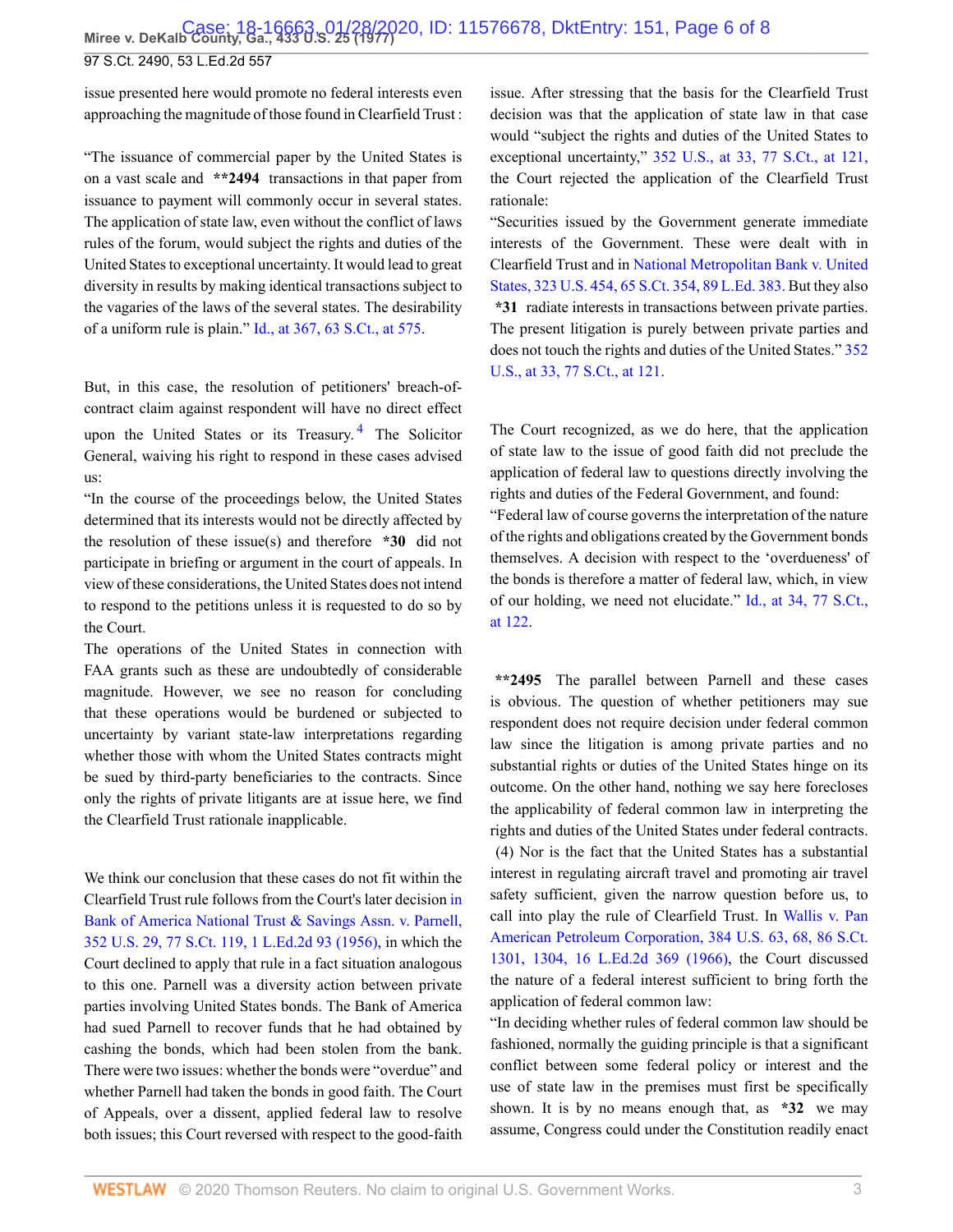#### 97 S.Ct. 2490, 53 L.Ed.2d 557

a complete code of law governing transactions in federal mineral leases among private parties. Whether latent federal power should be exercised to displace state law is primarily a decision for Congress." (Emphasis added.)

<span id="page-6-0"></span>The question of whether private parties may, as thirdparty beneficiaries, sue a municipality for breach of the FAA contracts involves this federal interest only insofar as such lawsuits might be thought to advance federal aviation policy by inducing compliance with FAA safety provisions. However, even assuming the correctness of this notion, we adhere to the language in Wallis, cited above, stating that the issue of whether to displace state law on an issue such as this is primarily a decision for Congress. Congress has chosen not to do so in this case.  $5$  Actually the application of federal common law, as interpreted by the Court of Appeals here would frustrate this federal interest pro tanto, since that court held that this breach-of-contract lawsuit would not lie under federal law. On the other hand, at least in the opinion of the majority of the panel below, Georgia law would countenance the action. Even assuming that a different result were to be reached under federal common law, we think this language from Wallis all but forecloses its application to these cases:

"Apart from the highly abstract nature of (the federal) interest, there has been no showing that state law is not adequate to achieve it." [Id., at 71, 86 S.Ct., at 1305.](http://www.westlaw.com/Link/Document/FullText?findType=Y&serNum=1966131554&pubNum=708&originatingDoc=I17985a0c9c1f11d993e6d35cc61aab4a&refType=RP&fi=co_pp_sp_708_1305&originationContext=document&vr=3.0&rs=cblt1.0&transitionType=DocumentItem&contextData=(sc.UserEnteredCitation)#co_pp_sp_708_1305)

We conclude that any federal interest in the outcome of the question before us "is far too speculative, far too remote a **\*33** possibility to justify the application of federal law to transactions essentially of local concern." [Parnell, 352 U.S.,](http://www.westlaw.com/Link/Document/FullText?findType=Y&serNum=1956107178&pubNum=708&originatingDoc=I17985a0c9c1f11d993e6d35cc61aab4a&refType=RP&fi=co_pp_sp_708_121&originationContext=document&vr=3.0&rs=cblt1.0&transitionType=DocumentItem&contextData=(sc.UserEnteredCitation)#co_pp_sp_708_121) [at 33-34, 77 S.Ct., at 121](http://www.westlaw.com/Link/Document/FullText?findType=Y&serNum=1956107178&pubNum=708&originatingDoc=I17985a0c9c1f11d993e6d35cc61aab4a&refType=RP&fi=co_pp_sp_708_121&originationContext=document&vr=3.0&rs=cblt1.0&transitionType=DocumentItem&contextData=(sc.UserEnteredCitation)#co_pp_sp_708_121).

Although we have determined that Georgia law should be applied to the question raised by respondent's motion to dismiss, we shall not undertake to decide the correct outcome under Georgia law. The dissent to the panel opinion, in a footnote, stated that Georgia law would preclude petitioners from suing as third-party beneficiaries. The panel opinion, of course, held otherwise. We doubt that the Court of Appeals would deem itself bound by the dicta found in the footnote to the dissenting opinion which were simply later adopted by reference in the en banc majority opinion. We therefore vacate the judgment and remand to the Court of Appeals for consideration of the claim under applicable Georgia law.

**\*\*2496** III

<span id="page-6-1"></span> (5) Petitioners have argued in this Court that the Airport and Airway Development Act of 1970 provides an implied civil right of action to recover for death or injury due to violation of the Act. 84 Stat. 219, as amended, 49 U.S.C. s 1701 et seq. (1970 ed. and Supp. V).  $<sup>6</sup>$  $<sup>6</sup>$  $<sup>6</sup>$  Petitioners, however,</sup> allege only diversity of citizenship as the basis for federal jurisdiction of their lawsuits; they do not rely upon federalquestion jurisdiction. [28 U.S.C. s 1331,](http://www.westlaw.com/Link/Document/FullText?findType=L&pubNum=1000546&cite=28USCAS1331&originatingDoc=I17985a0c9c1f11d993e6d35cc61aab4a&refType=LQ&originationContext=document&vr=3.0&rs=cblt1.0&transitionType=DocumentItem&contextData=(sc.UserEnteredCitation)) which would be more consistent with a theory of an implied federal cause of action under that Act. The complaints sought recovery solely on the grounds of negligence, nuisance, and breach of contract. There is no indication that petitioners alleged a violation of a federal statute and a right to recovery for such a violation. The fact **\*34** that this asserted basis of liability is so obviously an afterthought may be some indication of its merit, but since it was neither pleaded, argued, nor briefed either in the District Court or in the Court of Appeals, we will not consider it. Cf. [Lawn v. United States, 355 U.S. 339, 362-363, n. 16, 78 S.Ct.](http://www.westlaw.com/Link/Document/FullText?findType=Y&serNum=1958102683&pubNum=708&originatingDoc=I17985a0c9c1f11d993e6d35cc61aab4a&refType=RP&fi=co_pp_sp_708_324&originationContext=document&vr=3.0&rs=cblt1.0&transitionType=DocumentItem&contextData=(sc.UserEnteredCitation)#co_pp_sp_708_324) [311, 324, 2 L.Ed.2d 321 \(1958\).](http://www.westlaw.com/Link/Document/FullText?findType=Y&serNum=1958102683&pubNum=708&originatingDoc=I17985a0c9c1f11d993e6d35cc61aab4a&refType=RP&fi=co_pp_sp_708_324&originationContext=document&vr=3.0&rs=cblt1.0&transitionType=DocumentItem&contextData=(sc.UserEnteredCitation)#co_pp_sp_708_324)

The judgment is vacated, and the cases are remanded to the Court of Appeals for further proceedings consistent with this opinion.

It is so ordered.

Mr. Chief Justice BURGER, concurring in the judgment.

There is language in the Court's opinion which might be misinterpreted as rigidly limiting the application of "federal common law" to only those situations where the rights and obligations of the Federal Government are at issue. I do not agree with such a restrictive approach.

I cannot read [Clearfield Trust Co. v. United States, 318 U.S.](http://www.westlaw.com/Link/Document/FullText?findType=Y&serNum=1943120347&pubNum=708&originatingDoc=I17985a0c9c1f11d993e6d35cc61aab4a&refType=RP&originationContext=document&vr=3.0&rs=cblt1.0&transitionType=DocumentItem&contextData=(sc.UserEnteredCitation)) [363, 63 S.Ct. 573, 87 L.Ed. 838 \(1943\),](http://www.westlaw.com/Link/Document/FullText?findType=Y&serNum=1943120347&pubNum=708&originatingDoc=I17985a0c9c1f11d993e6d35cc61aab4a&refType=RP&originationContext=document&vr=3.0&rs=cblt1.0&transitionType=DocumentItem&contextData=(sc.UserEnteredCitation)) and [Bank of America](http://www.westlaw.com/Link/Document/FullText?findType=Y&serNum=1956107178&pubNum=708&originatingDoc=I17985a0c9c1f11d993e6d35cc61aab4a&refType=RP&originationContext=document&vr=3.0&rs=cblt1.0&transitionType=DocumentItem&contextData=(sc.UserEnteredCitation)) [National Trust and Savings Assn. v. Parnell, 352 U.S. 29,](http://www.westlaw.com/Link/Document/FullText?findType=Y&serNum=1956107178&pubNum=708&originatingDoc=I17985a0c9c1f11d993e6d35cc61aab4a&refType=RP&originationContext=document&vr=3.0&rs=cblt1.0&transitionType=DocumentItem&contextData=(sc.UserEnteredCitation)) [77 S.Ct. 119, 1 L.Ed.2d 93 \(1956\)](http://www.westlaw.com/Link/Document/FullText?findType=Y&serNum=1956107178&pubNum=708&originatingDoc=I17985a0c9c1f11d993e6d35cc61aab4a&refType=RP&originationContext=document&vr=3.0&rs=cblt1.0&transitionType=DocumentItem&contextData=(sc.UserEnteredCitation)) as, in all circumstances, precluding the application of "federal common law" to all matters involving only the rights of private citizens. Certainly, in a diversity action, state substantive law should not be ousted on the basis of " 'an amorphous doctrine of national sovereignty' divorced from any specific constitutional or statutory provision and premised solely on the argument 'that every authorized activity of the United States represents an exercise of its governmental power.' " [United States v. Little](http://www.westlaw.com/Link/Document/FullText?findType=Y&serNum=1973126425&pubNum=708&originatingDoc=I17985a0c9c1f11d993e6d35cc61aab4a&refType=RP&fi=co_pp_sp_708_2397&originationContext=document&vr=3.0&rs=cblt1.0&transitionType=DocumentItem&contextData=(sc.UserEnteredCitation)#co_pp_sp_708_2397) [Lake Misere Land Co., 412 U.S. 580, 592 n. 10, 93 S.Ct.](http://www.westlaw.com/Link/Document/FullText?findType=Y&serNum=1973126425&pubNum=708&originatingDoc=I17985a0c9c1f11d993e6d35cc61aab4a&refType=RP&fi=co_pp_sp_708_2397&originationContext=document&vr=3.0&rs=cblt1.0&transitionType=DocumentItem&contextData=(sc.UserEnteredCitation)#co_pp_sp_708_2397) [2389, 2397, 37 L.Ed.2d 187 \(1973\),](http://www.westlaw.com/Link/Document/FullText?findType=Y&serNum=1973126425&pubNum=708&originatingDoc=I17985a0c9c1f11d993e6d35cc61aab4a&refType=RP&fi=co_pp_sp_708_2397&originationContext=document&vr=3.0&rs=cblt1.0&transitionType=DocumentItem&contextData=(sc.UserEnteredCitation)#co_pp_sp_708_2397) quoting [United States v.](http://www.westlaw.com/Link/Document/FullText?findType=Y&serNum=1950119518&pubNum=780&originatingDoc=I17985a0c9c1f11d993e6d35cc61aab4a&refType=RP&fi=co_pp_sp_780_91&originationContext=document&vr=3.0&rs=cblt1.0&transitionType=DocumentItem&contextData=(sc.UserEnteredCitation)#co_pp_sp_780_91) [Burnison, 339 U.S. 87, 91, and 92,](http://www.westlaw.com/Link/Document/FullText?findType=Y&serNum=1950119518&pubNum=780&originatingDoc=I17985a0c9c1f11d993e6d35cc61aab4a&refType=RP&fi=co_pp_sp_780_91&originationContext=document&vr=3.0&rs=cblt1.0&transitionType=DocumentItem&contextData=(sc.UserEnteredCitation)#co_pp_sp_780_91) [70 S.Ct. 503, 505, and 506,](http://www.westlaw.com/Link/Document/FullText?findType=Y&serNum=1950119518&pubNum=708&originatingDoc=I17985a0c9c1f11d993e6d35cc61aab4a&refType=RP&fi=co_pp_sp_708_505&originationContext=document&vr=3.0&rs=cblt1.0&transitionType=DocumentItem&contextData=(sc.UserEnteredCitation)#co_pp_sp_708_505)